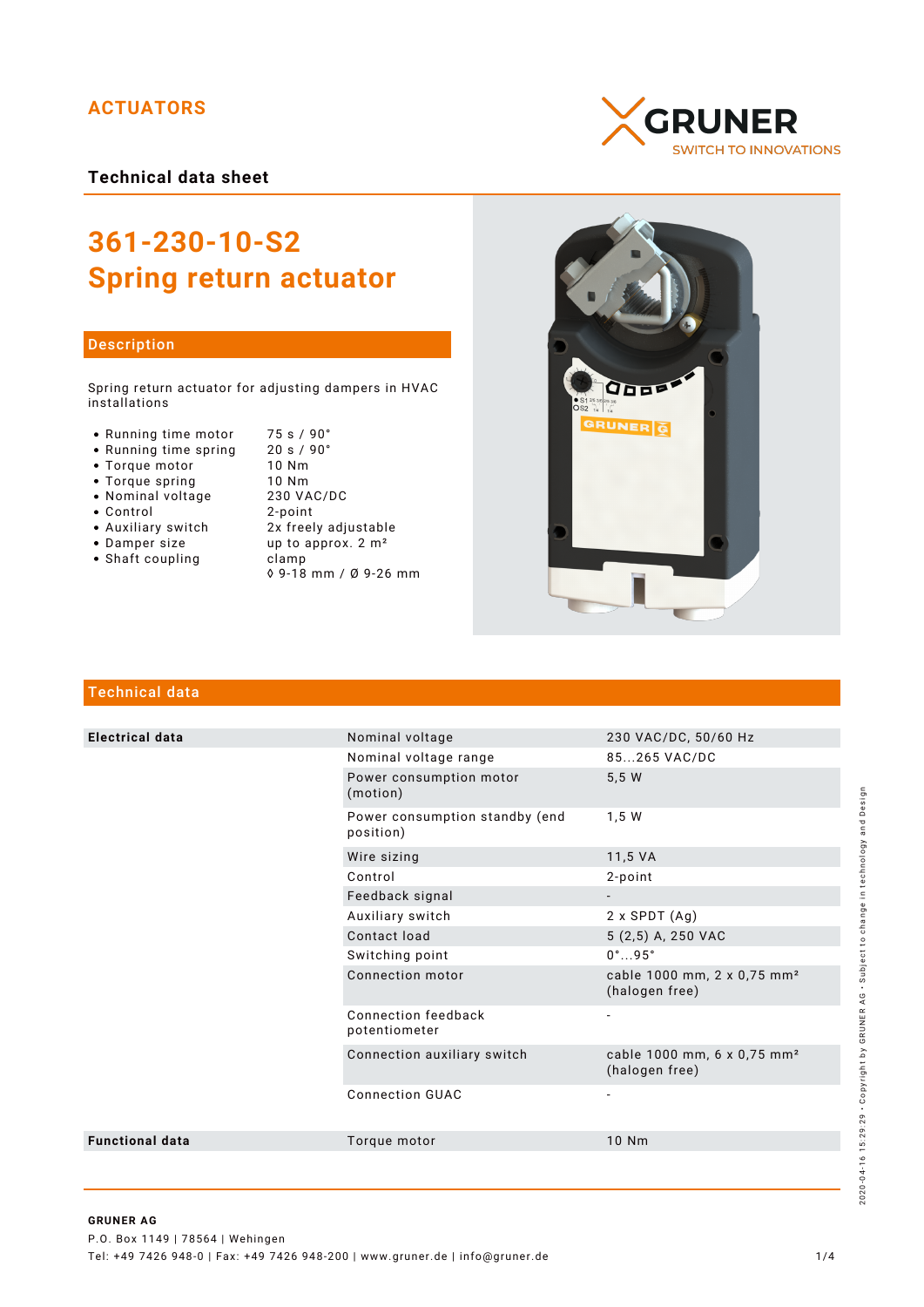

| Technical data             |                                         |                                                                   |
|----------------------------|-----------------------------------------|-------------------------------------------------------------------|
|                            |                                         |                                                                   |
| <b>Functional data</b>     | Torque spring                           | 10 Nm                                                             |
|                            | Damper size                             | up to approx. 2 m <sup>2</sup>                                    |
|                            | Synchronised speed                      | ±5%                                                               |
|                            | Direction of rotation                   | selected by mounting                                              |
|                            | Manual override                         | manual operation                                                  |
|                            | Angle of rotation                       | 0°max. 95° can be limited with<br>adjustable mechanical end stops |
|                            | Running time motor                      | 75 s / 90°                                                        |
|                            | Running time spring                     | 20 s / 90°                                                        |
|                            | Sound power level motor                 | $<$ 45 dB(A)                                                      |
|                            | Sound power level spring                | $< 65 \text{ dB(A)}$                                              |
|                            | Shaft coupling                          | clamp 0 9-18 mm / Ø 9-26 mm                                       |
|                            | Position indication                     | mechanical with pointer                                           |
|                            | Service life                            | > 60 000 cycles (0°95°0°)                                         |
|                            |                                         |                                                                   |
| <b>Safety</b>              | Protection class                        | II (double insulation)                                            |
|                            | Degree of protection                    | IP 54                                                             |
|                            | <b>EMC</b>                              | CE (2014/30/EU)                                                   |
|                            | <b>LVD</b>                              | CE (2014/35/EU)                                                   |
|                            | <b>RoHS</b>                             | CE (2011/65/EU - 2015/863/EU -<br>2017/2102/EU)                   |
|                            | Mode of operation                       | Typ 1 (EN 60730-1)                                                |
|                            | Rated impulse voltage                   | 4 kV (EN 60730-1)                                                 |
|                            | Control pollution degree                | 3 (EN 60730-1)                                                    |
|                            | Ambient temperature normal<br>operation | $-30^{\circ}$ C +50 $^{\circ}$ C                                  |
|                            | Storage temperature                     | $-30^{\circ}$ C +80 $^{\circ}$ C                                  |
|                            | Ambient humidity                        | 595% r.H., non condensing (EN<br>$60730-1)$                       |
|                            | Maintenance                             | maintenance free                                                  |
| <b>Dimensions / Weight</b> | Dimensions                              | 193 x 96 x 60 mm                                                  |
|                            | Weight                                  | 1700 g                                                            |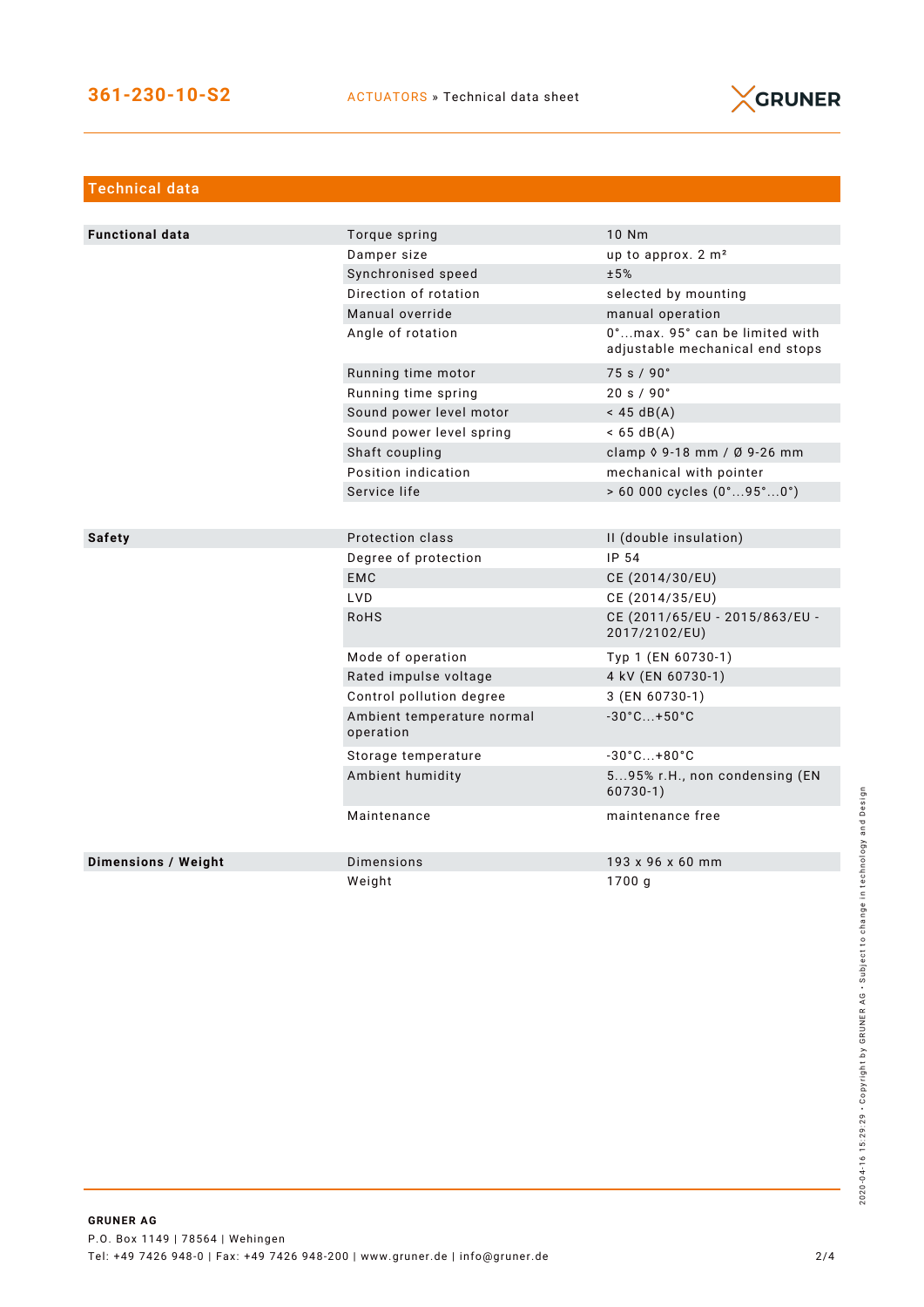

#### Functionality / Properties

#### **Operating mode**

Connect power supply to wire 1+2, actuator drives to postion 1 while the pre-tensioned spring is wound up the same

time. If the power supply is interrupt, actuator drives back to position 0 by spring power. The actuator is still maintaining the minimum torque at the damper spindle.

The actuator is overload-proof, requires no limit switches and automatically stops when the end stop is reached.

#### **Direct mounting**

Simple direct mounting on the damper shaft with a clamp, protection against rotating with enclosed anti-rotation lock or rather at intended attachment points.

#### **Manual override**

The actuator can be operated only manually while the power supply is off. The supplied lever is to open and lock the damper position. The lock stays until the power supply is put on.

#### **Signaling**

The two integrated auxiliary switches are freely adjustable in the angle of 0 - 95°. There are activated corresponding to the adjusted angle. The damper position can be checked by the mechanicel pointer.

#### Connector / Security Note



#### **Safety remarks**

- Caution: power supply voltage!
- The device is not allowed to be used outside the specified field of application, especially in airplanes.
- It may only be installed by suitably trained personnel. Any legal regulations or regulations issued by authorities must be observed during assembly.
- The device may only be opened at the manufacturer´s site.
- The device is not allowed to be disposed of as household refuse. All locally valid regulations and requirements must be observed.
- When calculating the required torque, the specifications supplied by the damper manufacturer´s (crosssection, design, installation site), and the air flow conditions must be observed.